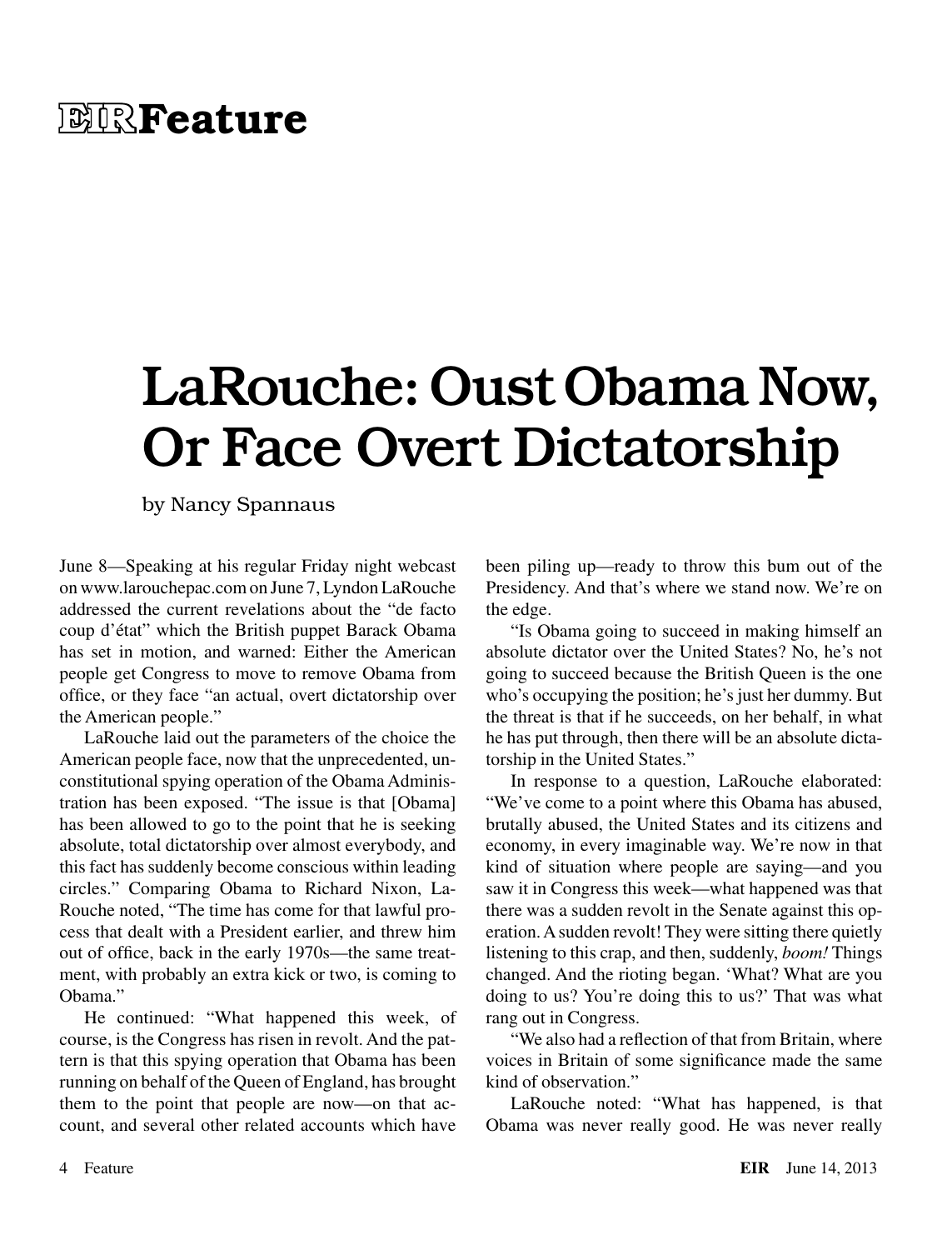

*Tony Blair functioned as the Queen's point man in the Bush-Cheney Administration; he continues that role today with Obama.*

liked very much. But people were afraid of him. And when important people are terribly afraid of what some bum can do—and Obama did a lot of cruel things to intimidate people—and we've come to the point, yes, a few Senators did try to cover up for Obama, but most of them did not.

"So, we've come to a point of ripeness, where Obama is ready to be ushered from the exits, or thrown out of the exits. We've come to one of those times where either Obama is capable of imposing an actual overt dictatorship, over the American people, and the institutions, or he is going to be thrown out."

#### **Obama's Controllers** *Want* **Dictatorship**

The recent disclosures of Obama's spying, in ways far beyond what was done under the Cheney-Bush Administration, underline the accuracy of LaRouche's April 11, 2009 portrait of Obama as a Nero-like dummy who could be manipulated to do anything on behalf of the policies of the British Queen. Already notorious for his unconstitutional launching of war and murder of U.S. citizens, themselves impeachable offenses, Obama is now consolidating what the Empire has wanted all along—a full-blown dictatorship.

The activities of LaRouche's political organizations, particularly La-RouchePAC, have been focused on halting this threat through two measures of equal urgency.

The first is the need to remove Obama from his position of political power, constitutionally, either through impeachment, or forced resignation, on the basis of his mental impairment or fear of impeachment. Such a shift would not solve all problems, but would remove the Queen's agent Obama from the ability to carry out her genocidal intentions, in the realms of both strategic and economic policy.

The second is the need to crush the power of the British financial empire itself, through the re-institution of the Glass-Steagall legislation in the precise form that Franklin Delano Roosevelt put through. Such

a re-institution would bankrupt Wall Street, the British Empire's main tool in the United States, and open up the pathway to re-establishing the Hamiltonian credit system and rebuilding the disintegrating physical economy of the nation and the world.

While support for both these measures has palpably grown over recent years, one of the major stumbling blocks has been the outright *cowardice* of people, even in high positions in Congress, in confronting the President, who has consistently moved toward consolidating unconstitutional rule by decree—from initiating wars, to murdering Americans on his personal say-so, to violating the separation of powers and due process of law.

That cowardice, as LaRouche indicated, is now beginning to wane, in the face of the outrageous revelations about Presidential overreach. But a deeper understanding of the problem is required, if it is to be solved.

#### **The 9/11 Coup**

The British Empire, a.k.a. the Anglo-Dutch Empire, as a continuation of the Roman Empire of yore, has never given up on its determination to destroy the only effective challenger it ever had, the American Republic.